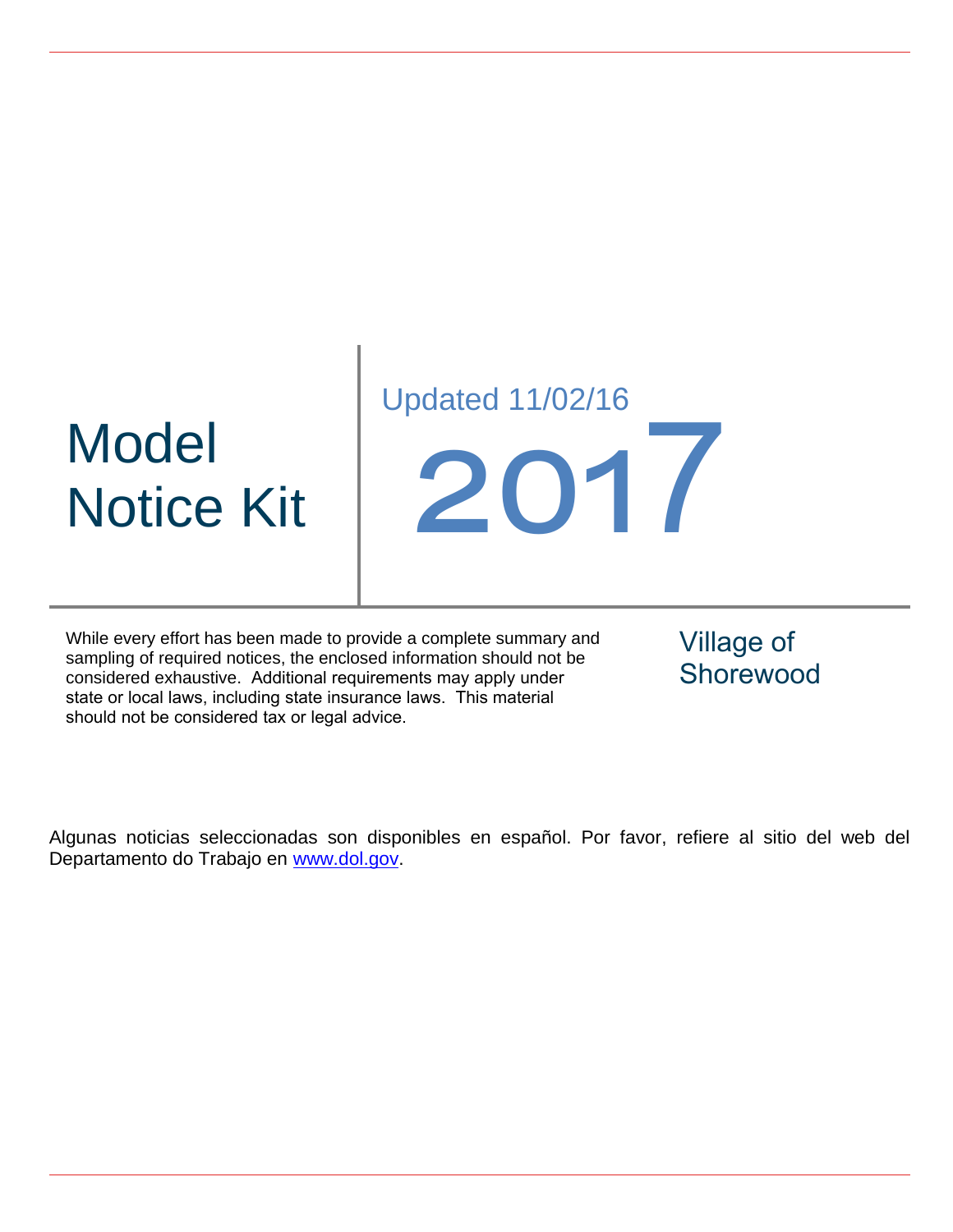## **Children's Health Insurance Program Reauthorization Act of 2009 (CHIP)**

Effective April 1, 2009, employees and dependents that are eligible for healthcare coverage under the health plan, but are not enrolled, will be permitted to enroll in the plan if they lose eligibility for Medicaid or CHIP coverage or become eligible for a premium assistance subsidy under Medicaid or CHIP.

Individuals must request coverage under the plan within 60 days of the loss of Medicaid or CHIP coverage or the determination of eligibility for a premium assistance subsidy.

CHIPRA allows states to offer eligible low-income children and their families a premium assistance subsidy to help pay for employer-sponsored coverage. If this State offers a premium assistance subsidy, you will be notified in writing of the potential opportunities available for premium assistance in the plan year after model notices are issued.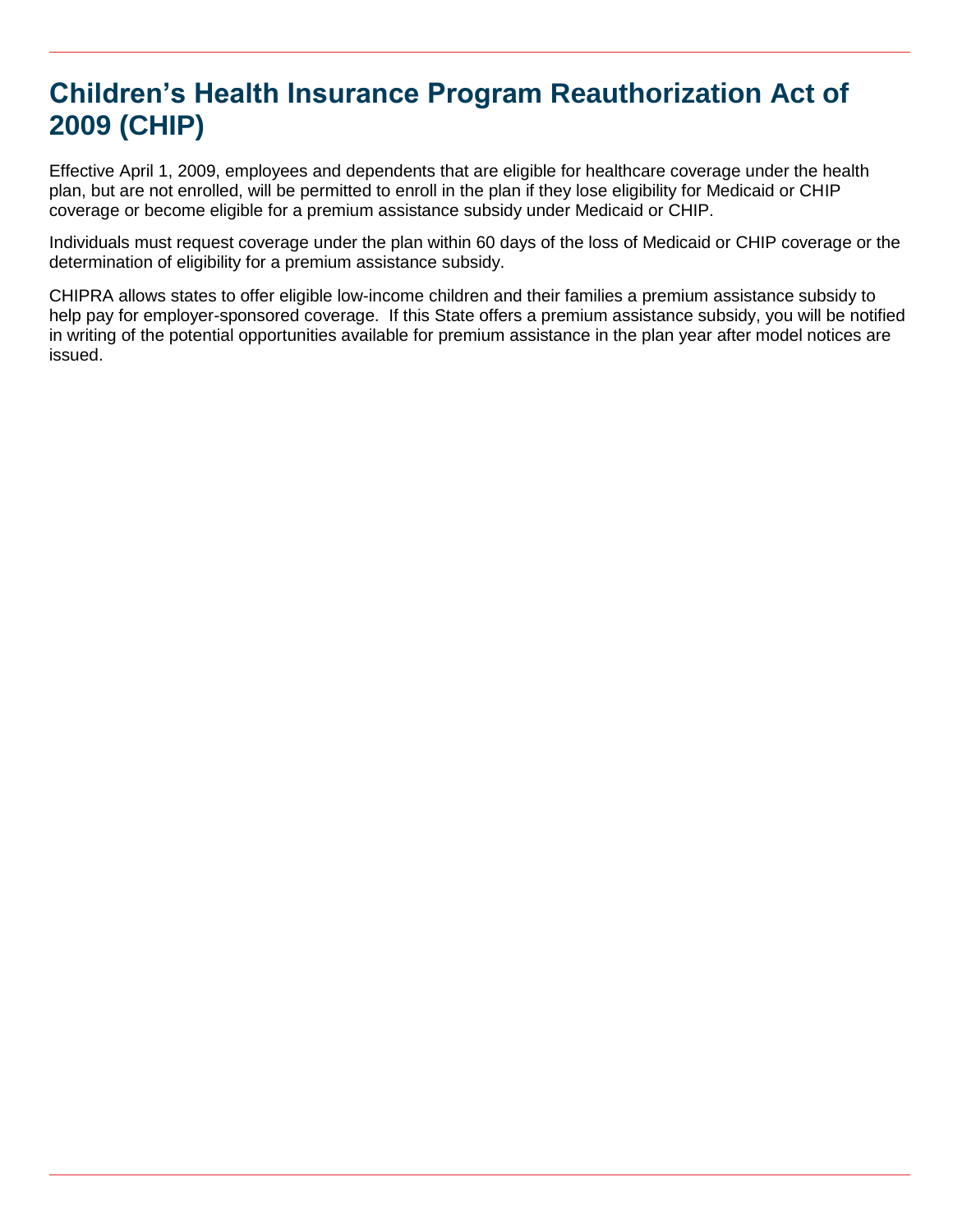#### **Premium Assistance Under Medicaid and the Children's Health Insurance Program (CHIP)**

If you or your children are eligible for Medicaid or CHIP and you're eligible for health coverage from your employer, your state may have a premium assistance program that can help pay for coverage, using funds from their Medicaid or CHIP programs. If you or your children aren't eligible for Medicaid or CHIP, you won't be eligible for these premium assistance programs but you may be able to buy individual insurance coverage through the Health Insurance Marketplace. For more information, visit **www.healthcare.gov**.

If you or your dependents are already enrolled in Medicaid or CHIP and you live in a State listed below, contact your State Medicaid or CHIP office to find out if premium assistance is available.

If you or your dependents are NOT currently enrolled in Medicaid or CHIP, and you think you or any of your dependents might be eligible for either of these programs, contact your State Medicaid or CHIP office or dial **1‐877‐KIDS NOW** or **www.insurekidsnow.gov** to find out how to apply. If you qualify, ask your state if it has a program that might help you pay the premiums for an employer‐sponsored plan.

If you or your dependents are eligible for premium assistance under Medicaid or CHIP, as well as eligible under your employer plan, your employer must allow you to enroll in your employer plan if you aren't already enrolled. This is called a "special enrollment" opportunity, and **you must request coverage within 60 days of being determined eligible for premium assistance**. If you have questions about enrolling in your employer plan, contact the Department of Labor at **www.askebsa.dol.gov** or call **1‐866‐444‐EBSA (3272)**.

If you live in one of the following states, you may be eligible for assistance paying your employer health plan premiums. The following list of states is current as of January 31, 2017. Contact your State for more information on **eligibility –**

| <b>ALABAMA - Medicaid</b>                              | <b>FLORIDA - Medicaid</b>                          |
|--------------------------------------------------------|----------------------------------------------------|
| Website: http://myalhipp.com/                          | Website: http://flmedicaidtplrecovery.com/hipp/    |
| Phone: 1-855-692-5447                                  | Phone: 1-877-357-3268                              |
| <b>ALASKA - Medicaid</b>                               | <b>GEORGIA - Medicaid</b>                          |
| The AK Health Insurance Premium Payment Program        | Website: http://dch.georgia.gov/medicaid           |
| Website: http://myakhipp.com/                          | - Click on Health Insurance Premium Payment (HIPP) |
| Phone: 1-866-251-4861                                  | Phone: 404-656-4507                                |
| Email: CustomerService@MyAKHIPP.com                    |                                                    |
| Medicaid Eligibility:                                  |                                                    |
| http://dhss.alaska.gov/dpa/Pages/medicaid/default.aspx |                                                    |
| <b>ARKANSAS - Medicaid</b>                             | <b>INDIANA - Medicaid</b>                          |
| Website: http://myarhipp.com/                          | Healthy Indiana Plan for low-income adults 19-64   |
| Phone: 1-855-MyARHIPP (855-692-7447)                   | Website: http://www.hip.in.gov                     |
|                                                        | Phone: 1-877-438-4479                              |
|                                                        | All other Medicaid                                 |
|                                                        | Website: http://www.indianamedicaid.com            |
|                                                        | Phone 1-800-403-0864                               |
|                                                        |                                                    |

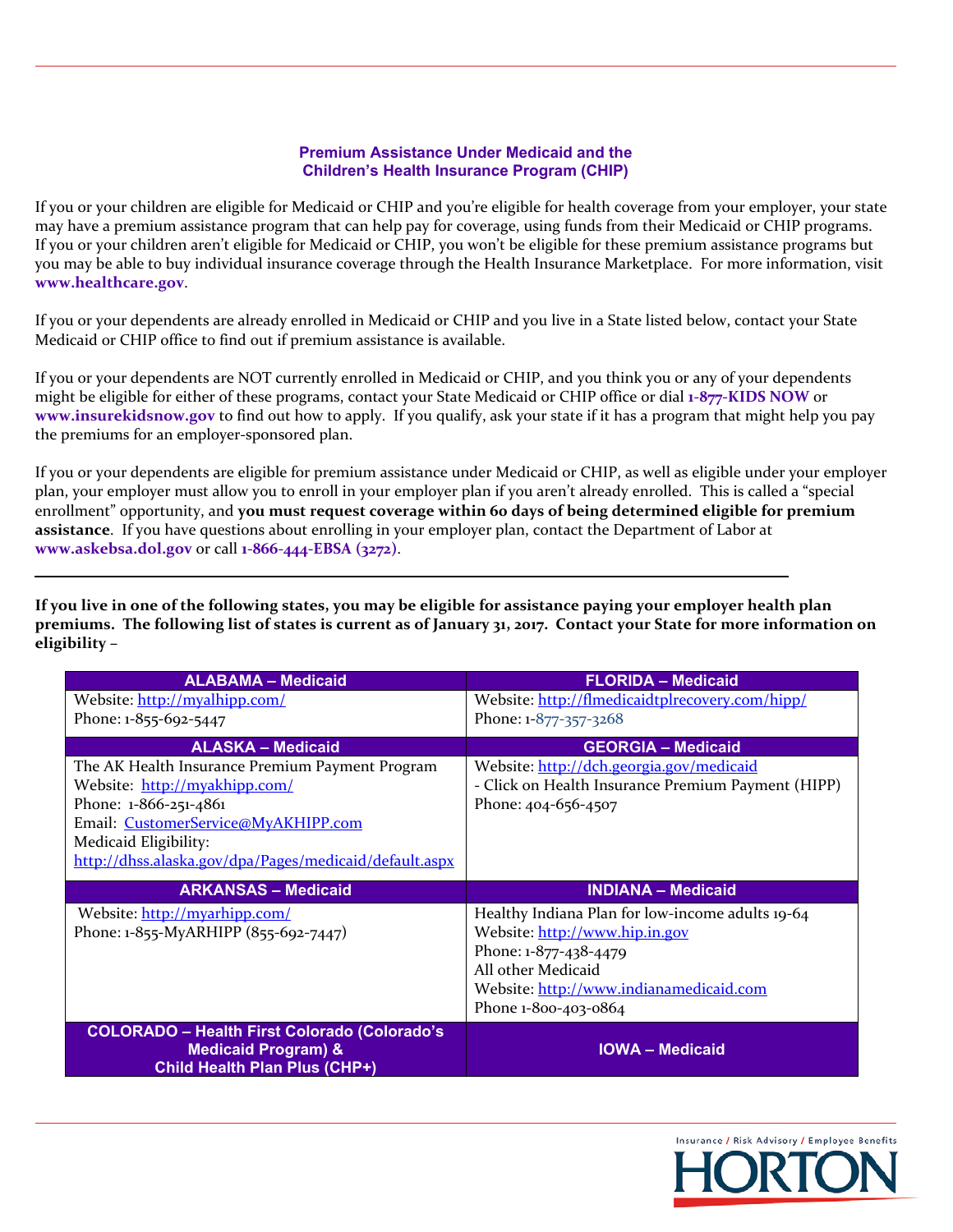| Health First Colorado Website:                        | Website:                                                |
|-------------------------------------------------------|---------------------------------------------------------|
| https://www.healthfirstcolorado.com/                  | http://dhs.iowa.gov/ime/members/medicaid-a-to-          |
| Health First Colorado Member Contact Center:          | Z/hipp                                                  |
| 1-800-221-3943/ State Relay 711                       | Phone: 1-888-346-9562                                   |
| CHP+: Colorado.gov/HCPF/Child-Health-Plan-Plus        |                                                         |
| CHP+ Customer Service: 1-800-359-1991/                |                                                         |
| State Relay 711                                       |                                                         |
| <b>KANSAS - Medicaid</b>                              | <b>NEW HAMPSHIRE - Medicaid</b>                         |
| Website: http://www.kdheks.gov/hcf/                   | Website:                                                |
| Phone: 1-785-296-3512                                 | http://www.dhhs.nh.gov/oii/documents/hippapp.pdf        |
|                                                       | Phone: 603-271-5218                                     |
|                                                       |                                                         |
| <b>KENTUCKY - Medicaid</b>                            | <b>NEW JERSEY - Medicaid and CHIP</b>                   |
| Website: http://chfs.ky.gov/dms/default.htm           | Medicaid Website:                                       |
| Phone: 1-800-635-2570                                 | http://www.state.nj.us/humanservices/                   |
|                                                       | dmahs/clients/medicaid/                                 |
|                                                       | Medicaid Phone: 609-631-2392                            |
|                                                       | CHIP Website: http://www.njfamilycare.org/index.html    |
|                                                       | CHIP Phone: 1-800-701-0710                              |
| <b>LOUISIANA - Medicaid</b>                           | <b>NEW YORK - Medicaid</b>                              |
| Website:                                              | Website:                                                |
| http://dhh.louisiana.gov/index.cfm/subhome/1/n/331    | http://www.nyhealth.gov/health_care/medicaid/           |
| Phone: 1-888-695-2447                                 | Phone: 1-800-541-2831                                   |
|                                                       |                                                         |
| <b>MAINE - Medicaid</b>                               | <b>NORTH CAROLINA - Medicaid</b>                        |
|                                                       |                                                         |
|                                                       |                                                         |
| Website: http://www.maine.gov/dhhs/ofi/public-        | Website: http://www.ncdhhs.gov/dma                      |
| assistance/index.html                                 | Phone: 919-855-4100                                     |
| Phone: 1-800-442-6003                                 |                                                         |
| TTY: Maine relay 711                                  |                                                         |
| <b>MASSACHUSETTS - Medicaid and CHIP</b>              | <b>NORTH DAKOTA - Medicaid</b>                          |
| Website:                                              | Website:                                                |
| http://www.mass.gov/eohhs/gov/departments/massheal    | http://www.nd.gov/dhs/services/medicalserv/medicaid/    |
| th/                                                   | Phone: 1-844-854-4825                                   |
| Phone: 1-800-462-1120                                 |                                                         |
| <b>MINNESOTA - Medicaid</b>                           | <b>OKLAHOMA - Medicaid and CHIP</b>                     |
| Website: http://mn.gov/dhs/people-we-                 | Website: http://www.insureoklahoma.org                  |
| serve/seniors/health-care/health-care-                | Phone: 1-888-365-3742                                   |
| programs/programs-and-services/medical-assistance.jsp |                                                         |
| Phone: 1-800-657-3739                                 |                                                         |
| <b>MISSOURI - Medicaid</b>                            | <b>OREGON - Medicaid</b>                                |
| Website:                                              | Website:                                                |
| http://www.dss.mo.gov/mhd/participants/pages/hipp.ht  | http://healthcare.oregon.gov/Pages/index.aspx           |
| m                                                     | http://www.oregonhealthcare.gov/indexes.html            |
| Phone: 573-751-2005                                   | Phone: 1-800-699-9075                                   |
| <b>MONTANA - Medicaid</b>                             | <b>PENNSYLVANIA - Medicaid</b>                          |
| Website:                                              | Website:http://www.dhs.pa.gov/provider/medicalassista   |
| http://dphhs.mt.gov/MontanaHealthcarePrograms/HIP     | nce/healthinsurancepremiumpaymenthippprogram/ind        |
| P                                                     | ex.htm                                                  |
| Phone: 1-800-694-3084<br><b>NEBRASKA - Medicaid</b>   | Phone: 1-800-692-7462<br><b>RHODE ISLAND - Medicaid</b> |

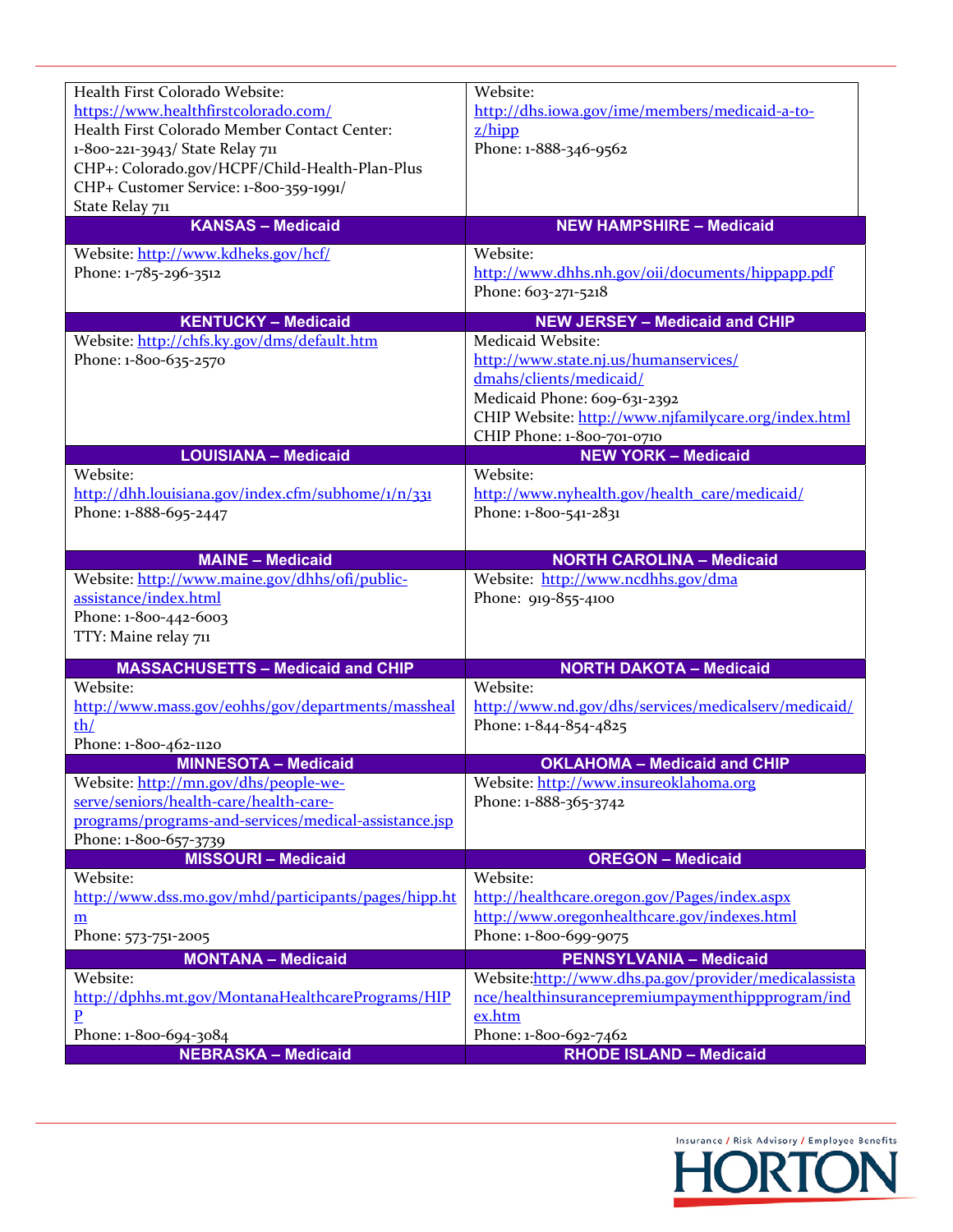| Website:                                             | Website: http://www.eohhs.ri.gov/ |
|------------------------------------------------------|-----------------------------------|
| http://dhhs.ne.gov/Children_Family_Services/AccessNe | Phone: 401-462-5300               |
| braska/Pages/accessnebraska index.aspx               |                                   |
| Phone: 1-855-632-7633                                |                                   |
|                                                      |                                   |
| <b>NEVADA - Medicaid</b>                             | <b>SOUTH CAROLINA - Medicaid</b>  |
| Medicaid Website: http://dwss.nv.gov/                | Website: http://www.scdhhs.gov    |

| <b>SOUTH DAKOTA - Medicaid</b>                      | <b>WASHINGTON - Medicaid</b>                          |
|-----------------------------------------------------|-------------------------------------------------------|
| Website: http://dss.sd.gov                          | Website: http://www.hca.wa.gov/free-or-low-cost-      |
| Phone: 1-888-828-0059                               | health-care/program-administration/premium-           |
|                                                     | payment-program                                       |
|                                                     | Phone: 1-800-562-3022 ext. 15473                      |
| <b>TEXAS - Medicaid</b>                             | <b>WEST VIRGINIA - Medicaid</b>                       |
| Website: http://gethipptexas.com/                   | Website:                                              |
| Phone: 1-800-440-0493                               | http://www.dhhr.wv.gov/bms/Medicaid%20Expansion/      |
|                                                     | Pages/default.aspx                                    |
|                                                     | Phone: 1-877-598-5820, HMS Third Party Liability      |
| <b>UTAH - Medicaid and CHIP</b>                     | <b>WISCONSIN - Medicaid and CHIP</b>                  |
| Medicaid Website: https://medicaid.utah.gov/        | Website:                                              |
| CHIP Website: http://health.utah.gov/chip           | https://www.dhs.wisconsin.gov/publications/p1/p10095. |
| Phone: 1-877-543-7669                               | pdf                                                   |
|                                                     | Phone: 1-800-362-3002                                 |
| <b>VERMONT-Medicaid</b>                             | <b>WYOMING - Medicaid</b>                             |
| Website: http://www.greenmountaincare.org/          | Website: https://wyequalitycare.acs-inc.com/          |
| Phone: 1-800-250-8427                               | Phone: 307-777-7531                                   |
| <b>VIRGINIA - Medicaid and CHIP</b>                 |                                                       |
| Medicaid Website:                                   |                                                       |
| http://www.coverva.org/programs premium assistance. |                                                       |
| cfm                                                 |                                                       |
| Medicaid Phone: 1-800-432-5924                      |                                                       |
| CHIP Website:                                       |                                                       |
| http://www.coverva.org/programs premium assistance. |                                                       |
| cfm                                                 |                                                       |
| CHIP Phone: 1-855-242-8282                          |                                                       |

To see if any other states have added a premium assistance program since January 31, 2017, or for more information on special enrollment rights, contact either:

| U.S. Department of Labor                                                           | U.S. Department of Health and Human Services |
|------------------------------------------------------------------------------------|----------------------------------------------|
| Employee Benefits Security Administration Centers for Medicare & Medicaid Services |                                              |
| www.dol.gov/ebsa                                                                   | www.cms.hhs.gov                              |
| $1-866-444-EBSA(3272)$                                                             | 1-877-267-2323, Menu Option 4, Ext. 61565    |

#### **Paperwork Reduction Act Statement**

According to the Paperwork Reduction Act of 1995 (Pub. L. 104‐13) (PRA), no persons are required to respond to a collection of information unless such collection displays a valid Office of Management and Budget (OMB) control number. The Department notes that a Federal agency cannot conduct or sponsor a collection of information unless it is approved by OMB under the PRA, and displays a currently valid OMB control number, and the public is not required to respond to a collection of information

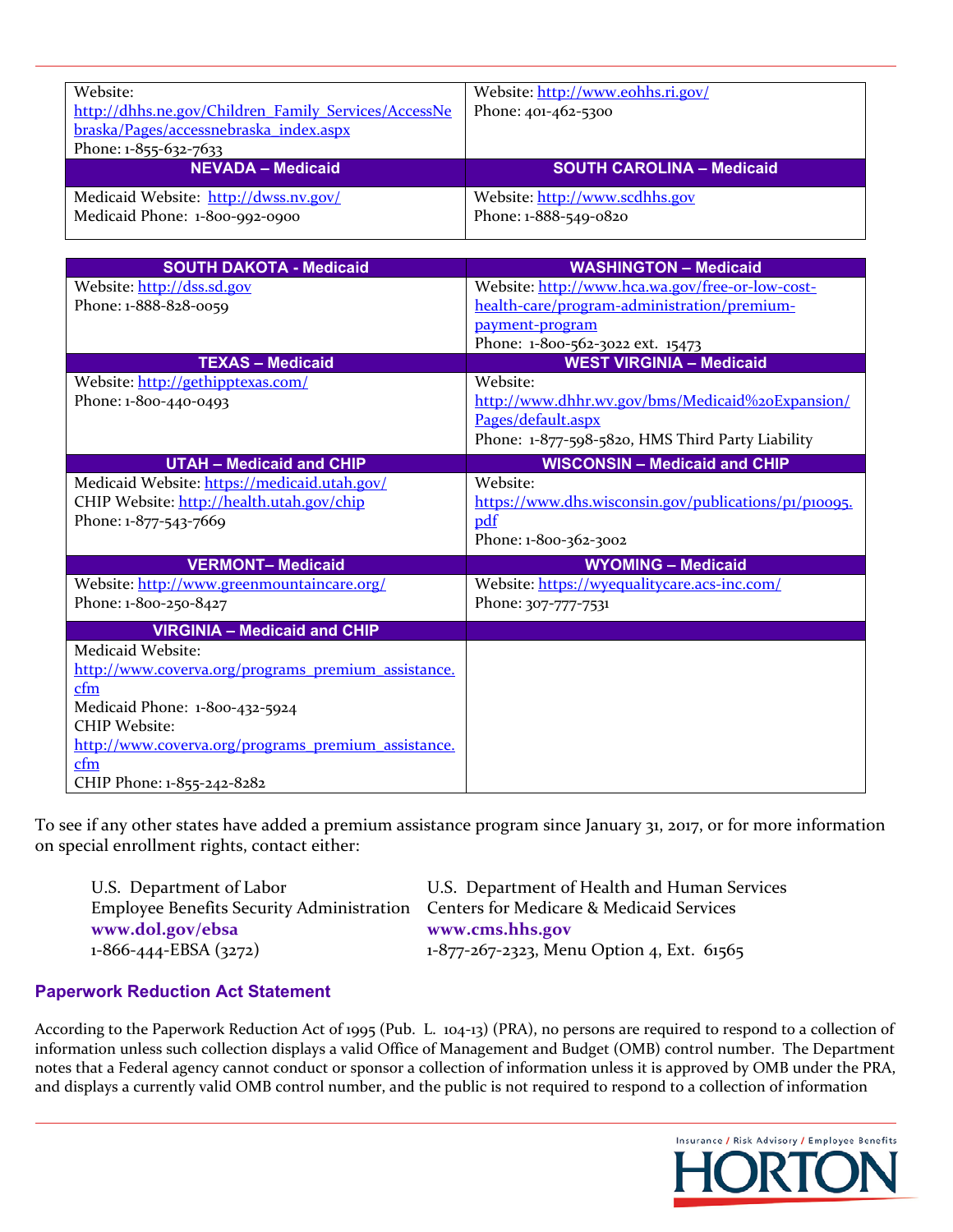unless it displays a currently valid OMB control number. See 44 U.S.C. 3507. Also, notwithstanding any other provisions of law, no person shall be subject to penalty for failing to comply with a collection of information if the collection of information does not display a currently valid OMB control number. See 44 U.S.C. 3512.

The public reporting burden for this collection of information is estimated to average approximately seven minutes per respondent. Interested parties are encouraged to send comments regarding the burden estimate or any other aspect of this collection of information, including suggestions for reducing this burden, to the U.S. Department of Labor, Employee Benefits Security Administration, Office of Policy and Research, Attention: PRA Clearance Officer, 200 Constitution Avenue, N.W., Room N-5718, Washington, DC 20210 or email ebsa.opr@dol.gov and reference the OMB Control Number 1210-0137.

OMB Control Number 1210‐0137 (expires 12/31/2019)

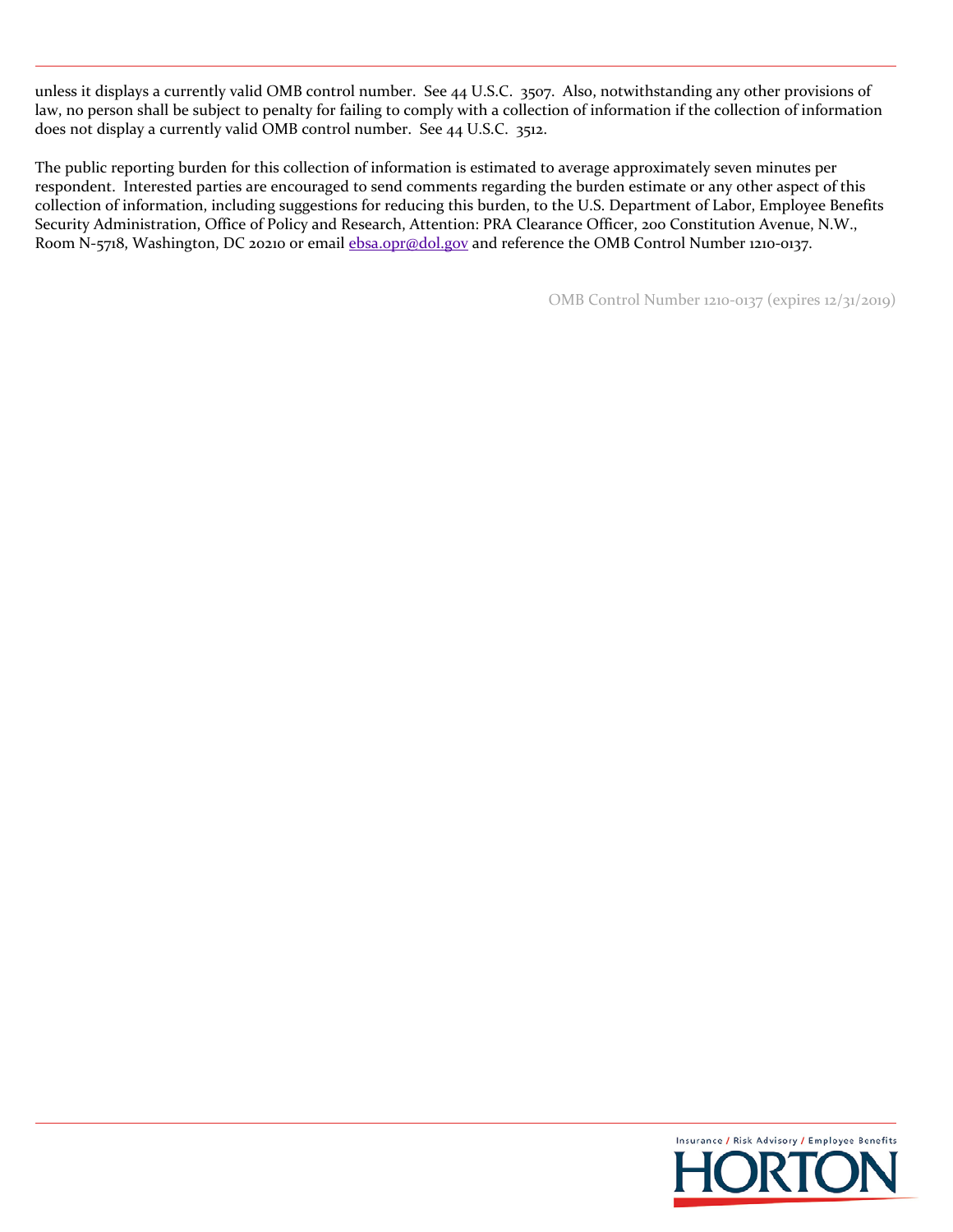## **Non-Grandfathered Plan – Important Information**

### **Plan Status**

Your plan is classified as **Non-Grandfathered.** 

### **Dependent Coverage to Age 26**

For health plans beginning on or after September 23, 2010, young adults are allowed to stay on their parent's employer's health plan until they turn 26 years old. Before the health care law, insurance companies could remove enrolled children usually at age 19, sometimes older for full-time students. Now, most health plans that cover children must make coverage available to children up to age 26. By allowing children to stay on a parent's plan, the law makes it easier and more affordable for young adults to get health insurance coverage.

Your children can join or remain on your plan even if they are:

- Married
- Not living with you
- Attending school
- Not financially dependent on you
- Eligible to enroll in their employer's plan

#### **Non-Grandfathered Health Plans – Patient Protection Information**

#### **For plans and issuers that require or allow for the designation of primary care providers by participants or beneficiaries:**

\_\_\_\_\_\_\_\_\_\_\_\_\_\_\_\_\_\_\_\_\_\_\_\_\_\_\_\_\_\_\_\_\_\_\_\_\_\_\_\_\_\_\_\_ generally requires or allows the designation of a primary care provider. See plan administrator for details. You have the right to designate any primary care provider who participates in our network and who is available to accept you or your family members. For information on how to select a primary care provider, and for a list of participating primary care providers, contact Tyler Burkart, Asst. Village Manager at 414-847-2705 Village of Shorewood

**For plans and issuers that require or allow for the designation of a primary care provider for a child:**  For children, you may designate a pediatrician as the primary care provider.

## **For plans and issuers that provide coverage for obstetric or gynecological care and require the designation by a participant or beneficiary of a primary care provider:**  at 414-847-2705<br>
For plans and issuers that require or allow for the designation of a primary care provider for a child:<br>
For children, you may designate a pediatrician as the primary care provider.<br>
For plans and issuers

(including a primary care provider) in order to obtain access to obstetrical or gynecological care from a health care professional in our network who specializes in obstetrics or gynecology. The health care professional, however, may be required to comply with certain procedures, including obtaining prior authorization for certain services, following a pre-approval treatment plan, or procedures for making referrals. For a list of participating health care professions who specialize in obstetrics or gynecology, contact Tyler Burkart. Asst. Village Manager at 414-847-2705 Select a primary care provider, and for a list of participating primary care providers, contact Tyler Burkart, Asst. Village Manager<br>
At 414-847-2705<br>
For plans and issuers that require or allow for the designation of a pr

#### **Preventative Care:**

Non-Grandfathered Plans required to cover certain preventive services without any cost-sharing for the enrollee when delivered by in-network providers. Reference the insurance carrier for specific details.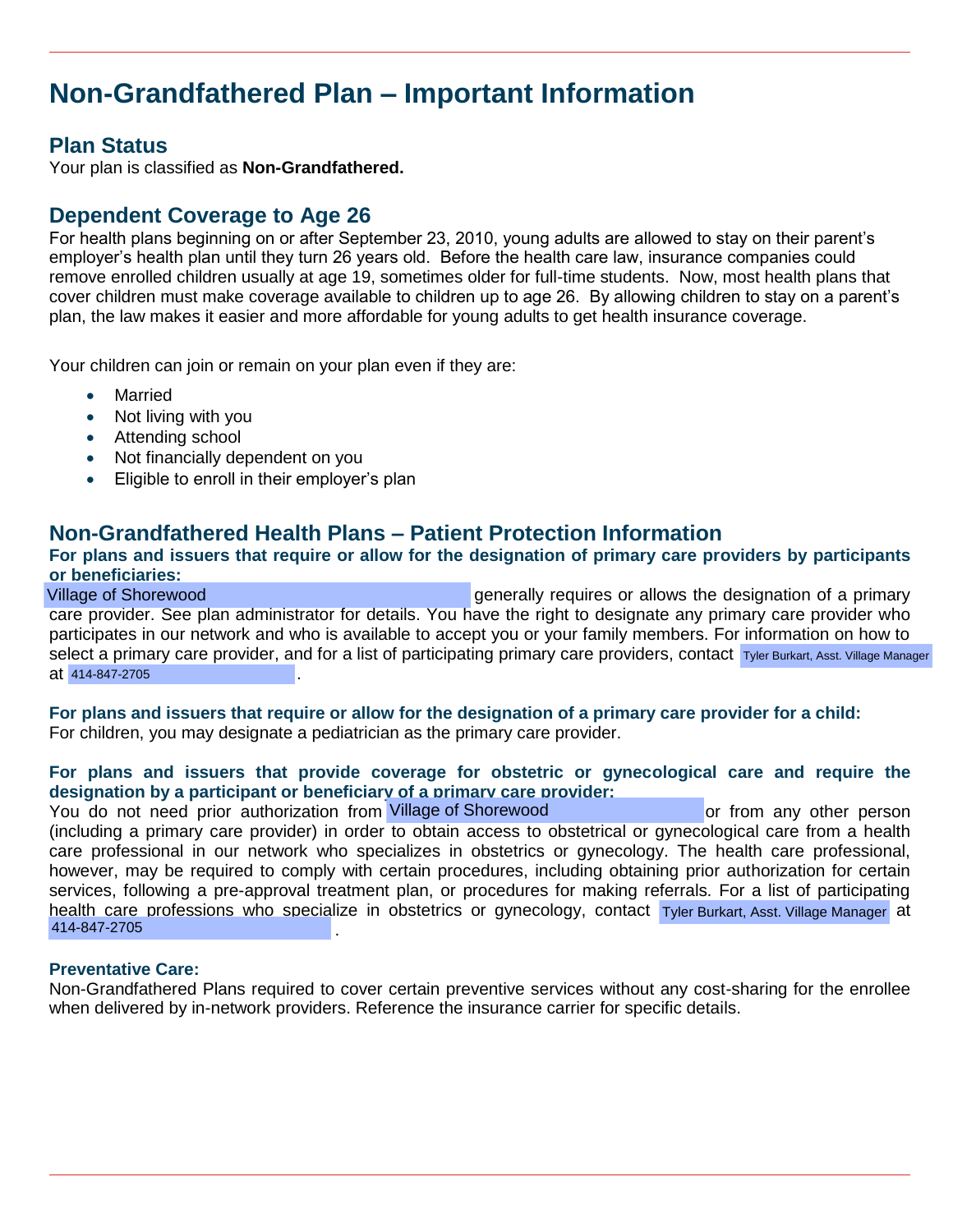## **HIPAA – Notice of Privacy Practices**

#### **THIS NOTICE DESCRIBES HOW MEDICAL INFORMATION ABOUT YOU MAY BE USED AND DISCLOSED AND HOW YOU CAN GET ACCESS TO THIS INFORMATION. THIS IS A REMINDER OF THE PRIVACY NOTICE YOU RECEIVED BY APRIL 18, 2010.** *PLEASE REVIEW IT CAREFULLY.*

#### **Our Company's Pledge to You**

This notice is intended to inform you of the privacy practices followed by the Village of Shorewood Health Plan (the Plan) and the Plan's legal obligations regarding your protected health information under the Health Insurance Portability and Accountability Act of 1996 (HIPAA), as amended by the Health Information Technology for Economic and Clinical Health Act (HITECH). This notice has been drafted in accordance with the HIPAA Privacy Rule, contained in the Code of Federal Regulations of 45 CFR Parts 160 and 164. Terms not defined in this Notice have the same meaning as they have in the HIPAA Privacy Rule. The notice also explains the privacy rights you and your family members have as participants of the Plan. It is effective on 1/1 and the state of the [Note: the effective date may not be earlier than the date on which the privacy notice is printed or otherwise published.]

The Plan often needs access to your protected health information in order to provide payment for health services and perform plan administrative functions. We want to assure the plan participants covered under the Plan that we comply with Federal privacy laws and respect your right to privacy. Village of Shorewood

requires all members of our workforce and third parties that are provided access to protected health information to comply with the privacy practices outlined below.

#### **Protected Health Information**

Your protected health information is protected by the HIPAA Privacy Rule. Generally, protected health information is information that identifies an individual created or received by a health care provider, health plan or an employer on behalf of a group health plan that relates to physical or mental health conditions, provision or health care, or payment for health care, whether past, present or future.

#### **How We May Use Your Protected Health Information**

Under the HIPAA Privacy Rule, we may use or disclose your protected health information for certain purposes without your permission. This section describes the ways we can use and disclose your protected health information:

**Payment.**We use or disclose your protected health information without your written authorization in order to determine eligibility for benefits, seek reimbursement from a third party, or coordinate benefits with another health plan under which you are covered. For example, a health care provider that provided treatment to you will provide us with your health information. We use that information in order to determine whether those services are eligible for payment under our group health plan.

**Health Care Operations**. We use and disclose your protected health information in order to perform plan administration functions such as quality assurance activities, resolution of internal grievances, and evaluating plan performance. For example, we review claims experience in order to understand participant utilization and to make plan design changes intended to control health care costs.

**Treatment.** Although the law allows use and disclosure of your protected health information for purposes of treatment, as a health plan we generally do not need to disclose your information for treatment purposes. Your physician or health care provider is required to provide you with an explanation of how they use and share your health information for purposes of treatment, payment, and health care operations.

**As permitted or required by law**. We may also use or disclose your protected health information without your written authorization for other reasons as permitted by law. We are permitted by law to share information, subject to certain requirements, in order to communicate information on health related benefits or services that may be of interest to you, response to a court order, or provide information to further public health activities (e.g. preventing the spread of disease) without your written authorization. We are also permitted to share protected health information during a corporate restructuring such as a merger, sale or acquisition. We will also disclose health information about you when required by law, for example, in order to prevent serious harm to you or others.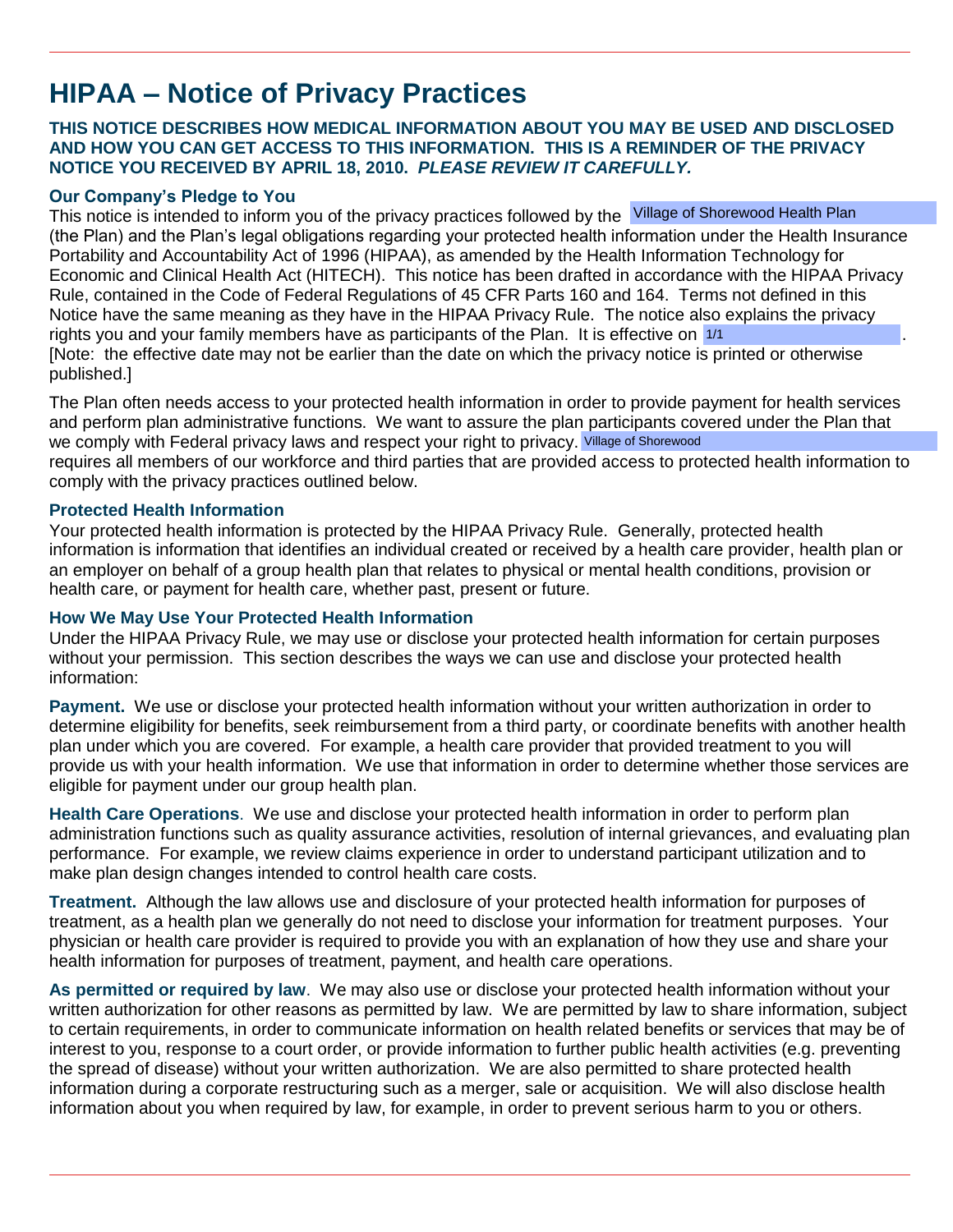**Pursuant to your Authorization.** When required by law, we will ask for your written authorization before using or disclosing your protected health information. If you choose to sign an authorization to disclose information, you can later revoke that authorization to prevent any future uses or disclosures.

**To Business Associates***.* We may enter into contracts with entities knows as Business Associates that provide services to or perform functions on behalf of the plan. We may disclose protected health information to Business Associates once they have agreed in writing to safeguard the protected health information. For example, we may disclose your protected health information to a Business Associate to administer claims. Business Associates are also required by law to protect protected health information.

**To the Plan Sponsor**. We may disclose protected health information to certain employees of for the purpose of administering the Plan. These employees will use or disclose the protected health information only as necessary to perform plan administration functions or as otherwise required by HIPAA, unless you have authorized additional disclosures. Your protected health information cannot be used for employment purposes without your specific authorization. Village of Shorewood

#### **Your Rights**

**Right to Inspect and Copy.** In most cases, you have the right to inspect and copy the protected health information we maintain about you. If you request copies, we will charge you a reasonable fee to cover the costs of copying, mailing, or other expenses associated with your request. Your request to inspect or review your health information must be submitted in writing to the person listed below. In some circumstances, we may deny your request to inspect and copy your health information. To the extent your information is held in an electronics health record, you may be able to receive the information in electronic format.

**Right to Amend.** If you believe that information within your records is incorrect or if important information is missing, you have the right to request that we correct the existing information or add the missing information. Your request to amend your health information must be submitted in writing to the person listed below. In some circumstances, we may deny your request to amend your health information. If we deny your request, you may file a statement of disagreement with us for inclusion in any future disclosures of the disputed information.

**Right to an Accounting of Disclosures.** You have the right to receive an accounting of certain disclosures of your protected health information. The accounting will note include disclosures that were made **(1)** for purposes of treatment, payment or health care operations; **(2)** to you; **(3)** pursuant to our authorization; **(4)** to our friends or family in your presence or because of an emergency; **(5)** for national security purposes; or **(6)** incidental to otherwise permissible disclosures.

Your request for an accounting must be submitted in writing to the person listed below. You may request an accounting of disclosures made within the last six years. You may request one accounting free of charge within a 12-month period.

**Right to Request Restrictions.** You have the right to request that we not use or disclose information for treatment, payment, or other administrative purposes except when specifically authorized by you, when required by law, or in emergency circumstances. You also have the right to request that we limit the protected health information that we disclose to someone involved in your care or the payment for your care, such as a family member or friend.

Your request for restrictions must be submitted in writing to the person listed below. WE will consider your request, but in most cases are not legally obligated to agree to those restrictions. However, we will comply with any restriction request if the disclosure is to a health plan for purposes of payment or health care operations (not for treatment) and the protected health information pertains solely to a health care item or service that has been paid for out-of-pocket and in full.

**Right to Request Confidential Communications.** You have the right to receive confidential communications containing your health information. Your request for restrictions must be submitted in writing to the person listed below. We are required to accommodate reasonable requests. For example, you may ask that we contact you at your place of employment or send communications regarding treatment to an alternate address.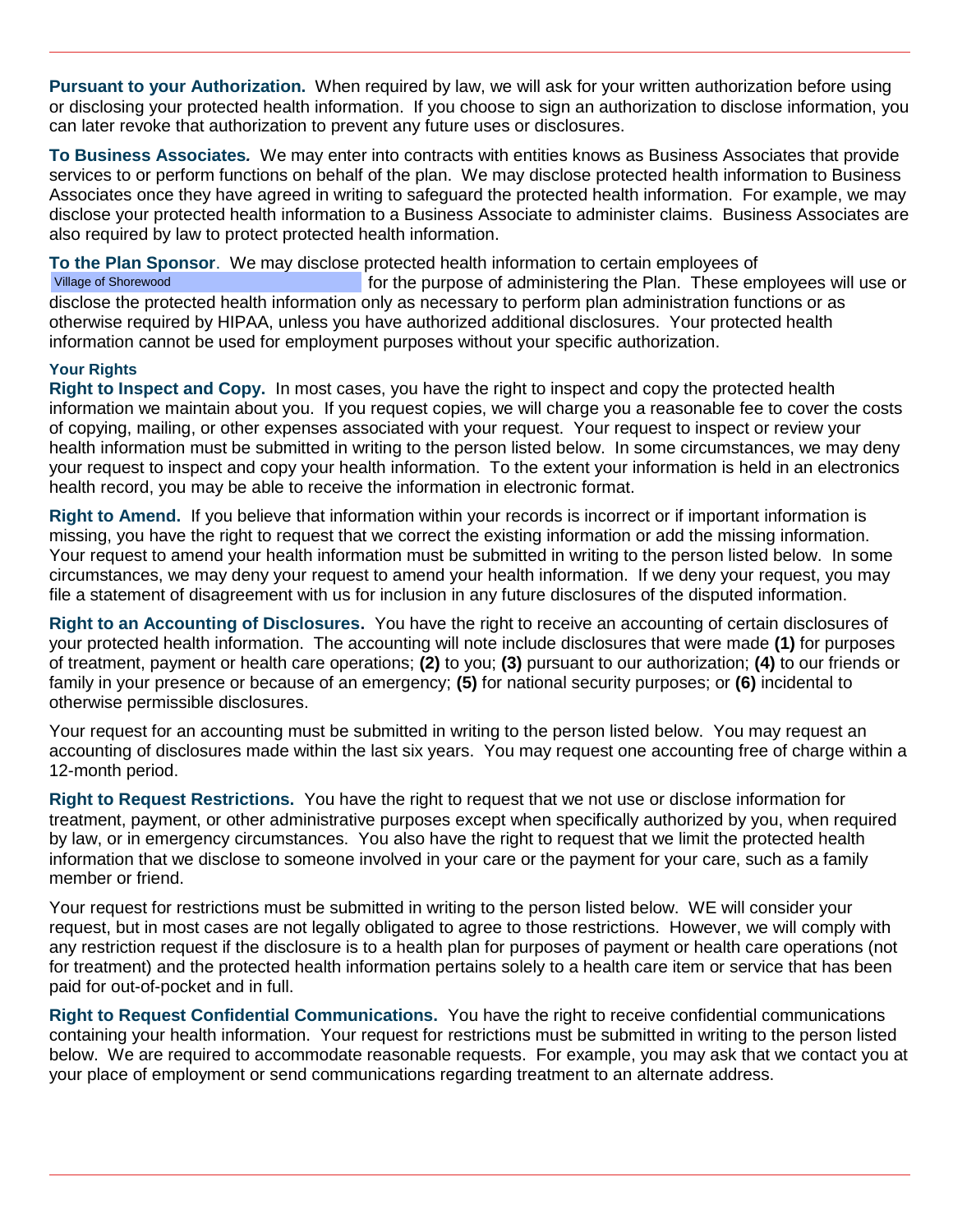**Right to be Notified of a Breach.** You have the right to be notified in the event that we (or one of our Business Associates) discover a breach of your unsecured protected health information. Notice of any such breach will be made in accordance with Federal requirements.

**Right to Receive a Paper Copy of this Notice.** If you have agreed to accept this notice electronically, you also have a right to obtain a paper copy of this notice from us upon request. To obtain a paper copy of this notice, please contact the person listed below.

**Our Legal Responsibility.** We are requested by law to protect the privacy of your protected health information, provide you with certain rights with respect to your protected health information, provide you with this notice about our privacy practices, and follow the information practices that are described in this notice. We may change our policies at any time. In the event that we made a significant change in our policies, we will provide you with a revised copy of this notice. YOU can also request a copy of our notice at any time. For more information about our privacy practices, contact the following:

| Individual's Name or Person's Title: Tyler Burkart, Asst. Village Manager |                                 |
|---------------------------------------------------------------------------|---------------------------------|
| <b>Organization's Name:</b>                                               | <b>Village of Shorewood</b>     |
| <b>Street Address:</b>                                                    | 3930 N. Murray Avenue           |
| City / State / Zip:                                                       | Shorewood, WI 53211             |
| <b>Phone Number:</b>                                                      | 414-847-2705                    |
| e-Mail Address:                                                           | tburkart@villageofshorewood.org |

#### **Complaints**

If you are concerned that we have violated your privacy rights, or you disagree with a decision we made about access to your records, you may contact the person listed above. You also may send a written complaint to the U.S. Department of Health and Human Services – Office of Civil Rights. The person listed above can provide you with the appropriate address upon request or you may visit **[www.hhs.gov/ocr](http://www.hhs.gov/ocr)** for further information. You will not be penalized or retaliated against for filing a complaint with the Office of Civil Rights or with us.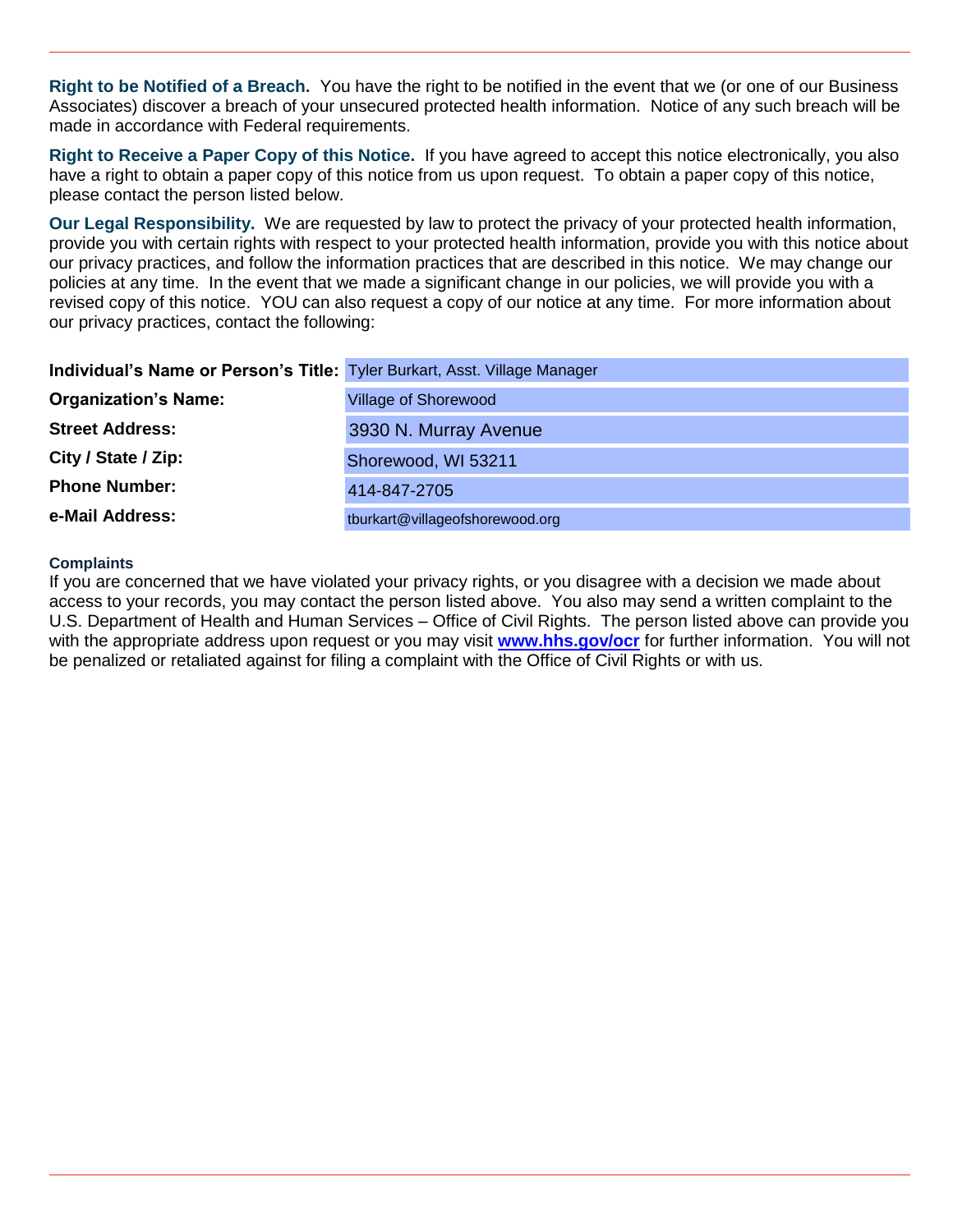## **HIPAA – Portability Rights and Special Enrollment Rights**

**Right to get special enrollment in another plan.** Under HIPAA, if you lose your group health plan coverage, you may be able to get into another group health plan for which you are eligible (such as a spouse's plan), even if the plan generally does not accept late enrollees, if you request enrollment within 30 days. (Additional special enrollment rights are triggered by marriage, birth, adoption, and placement for adoption.)

 Therefore, once your coverage ends, if you are eligible for coverage in another plan (such as a spouse's plan), you should request special enrollment as soon as possible.

**Right to individual health coverage.** Under HIPAA, if you are an "eligible individual," you have a right to buy certain individual health policies (or in some states, to buy coverage through a high-risk pool) without a preexisting condition exclusion. To be an eligible individual, you must meet the following requirements:

- You have had coverage for at least 18 months without a break in coverage of 63 days or more;
- Your most recent coverage was under a group health plan (which can be shown by this certificate);
- Your group coverage was not terminated because of fraud or nonpayment of premiums;
- You are not eligible for COBRA continuation coverage or you have exhausted your COBRA benefits (or continuation coverage under a similar state provision); and
- You are not eligible for another group health plan, Medicare, or Medicaid, and do not have any other health insurance coverage.

#### The right to buy individual coverage is the same whether you are laid off, fired, or quit your job.

 Therefore, if you are interested in obtaining individual coverage and you meet the other criteria to be an eligible individual, you should apply for this coverage as soon as possible to avoid losing your eligible individual status due to a 63-day break.

**State flexibility.** This certificate describes minimum HIPAA protections under federal law. States may require insurers and HMOs to provide additional protections to individuals in that state. **For more information.** If you have questions about your HIPAA rights, you may contact your state insurance department or the U.S. Department of Labor, Employee Benefits Security Administration (EBSA) toll-free at **1- 866-444-3272** (for free HIPAA publications ask for publications concerning changes in health care laws). You may also contact the CMS publication hotline at **1-800-633-4227** (ask for "Protecting Your Health Insurance Coverage"). These publications and other useful information are also available on the Internet at: **<http://www.dol.gov/ebsa>**, the DOL's interactive web pages – Health Elaws or **<http://www.cms.hhs.gov/HealthInsReformforConsume>**.

#### **This notice is being provided to insure that you understand your right to apply for group health insurance coverage. You should read this notice even if you plan to waive coverage at this time.**

#### **Loss of Other Coverage**

If you are declining coverage for yourself or your dependents (including your spouse) because of other health insurance or group health plan coverage, you may be able to enroll yourself and your dependents in this plan if you or your dependents lose eligibility for that other coverage (or if the employer stops contributing toward your or your dependents' other coverage). However, you must request enrollment within 30 days after your or your dependents' other coverage ends (or after the employer stops contributing toward the other coverage).

**Example:** You waived coverage because you were covered under a plan offered by your spouse's employer. Your spouse terminates his employment. If you notify your employer within 30 days of the date coverage ends, you and your eligible dependents may apply for coverage under our health plan.

#### **Marriage, Birth, or Adoption**

If you have a new dependent because of a marriage, birth, adoption, or placement for adoption, you may be able to enroll yourself and your dependents. However, you must request enrollment within 30 days after the marriage, birth, or placement for adoption.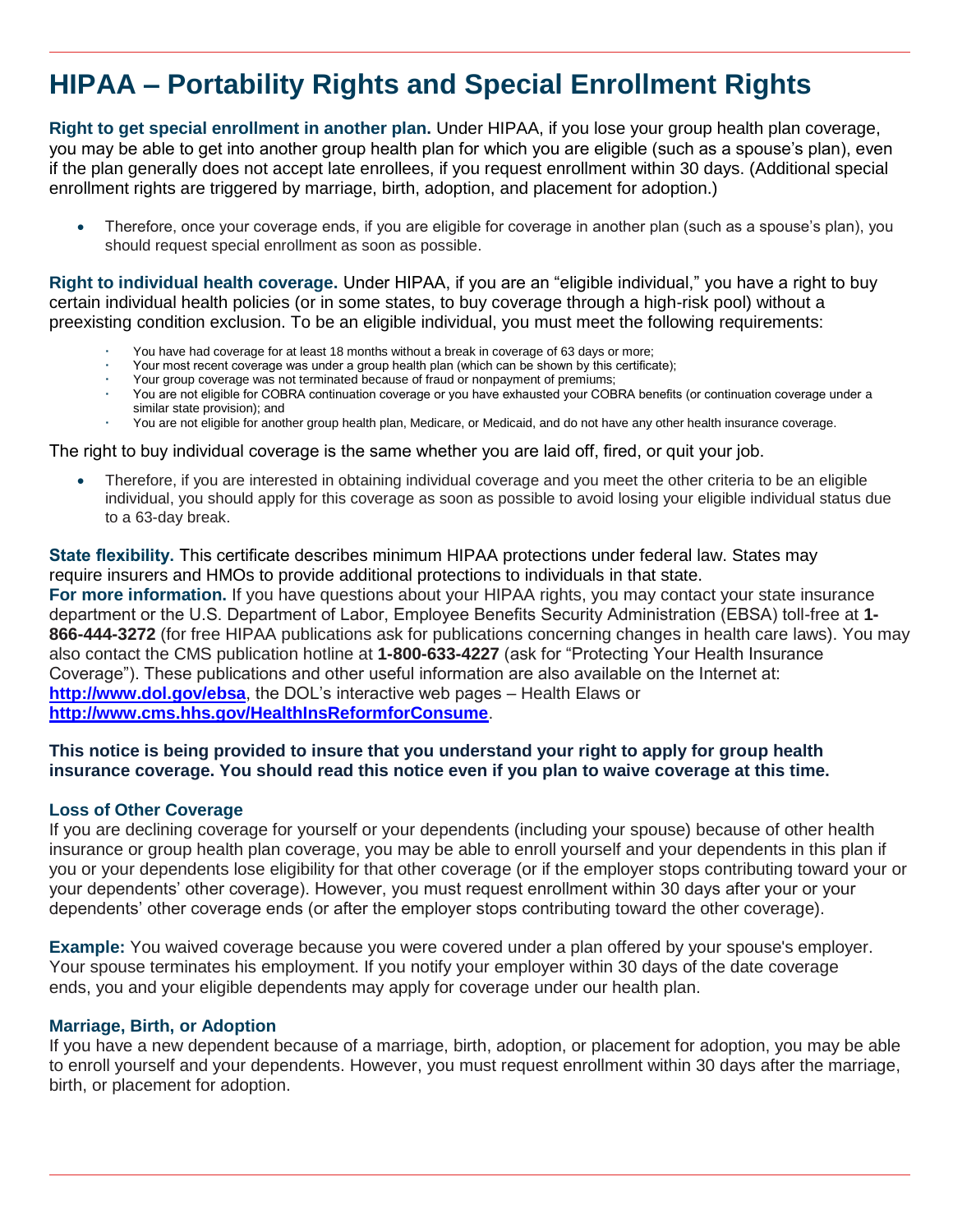**Example:** When you were hired by us, you were single and chose not to elect health insurance benefits. One year later, you marry. You and your eligible dependents are entitled to enroll in this group health plan. However, you must apply within 30 days from the date of your marriage.

#### **Medicaid or CHIP**

If you or your dependents lose eligibility for coverage under Medicaid or the Children's Health Insurance Program (CHIP) or become eligible for a premium assistance subsidy under Medicaid or CHIP, you may be able to enroll yourself and your dependents. You must request enrollment within 60 days of the loss of Medicaid or CHIP coverage or the determination of eligibility for a premium assistance subsidy.

**Example:** When you were hired by us, your children received health coverage under CHIP and you did not enroll them in our health plan. Because of changes in your income, your children are no longer eligible for CHIP coverage. You may enroll them in this group health plan if you apply within 60 days of the date of their loss of CHIP coverage.

#### **For More Information or Assistance**

To request special enrollment or obtain more information, please contact:

| Name:                  | Tyler Burkart, Asst. Village Manager    |
|------------------------|-----------------------------------------|
| <b>Street Address:</b> | 3930 N. Murray Avenue                   |
|                        | City / State / Zip: Shorewood, WI 53211 |
| Telephone:             | 414-847-2705                            |

**Note:** If you and your eligible dependents enroll during a special enrollment period, as described above, you are not considered a late enrollee. Therefore, your group health plan may not require you to serve a pre-existing condition waiting period of more than 12 months. Any preexisting condition waiting period will be reduced by time served in a qualified plan.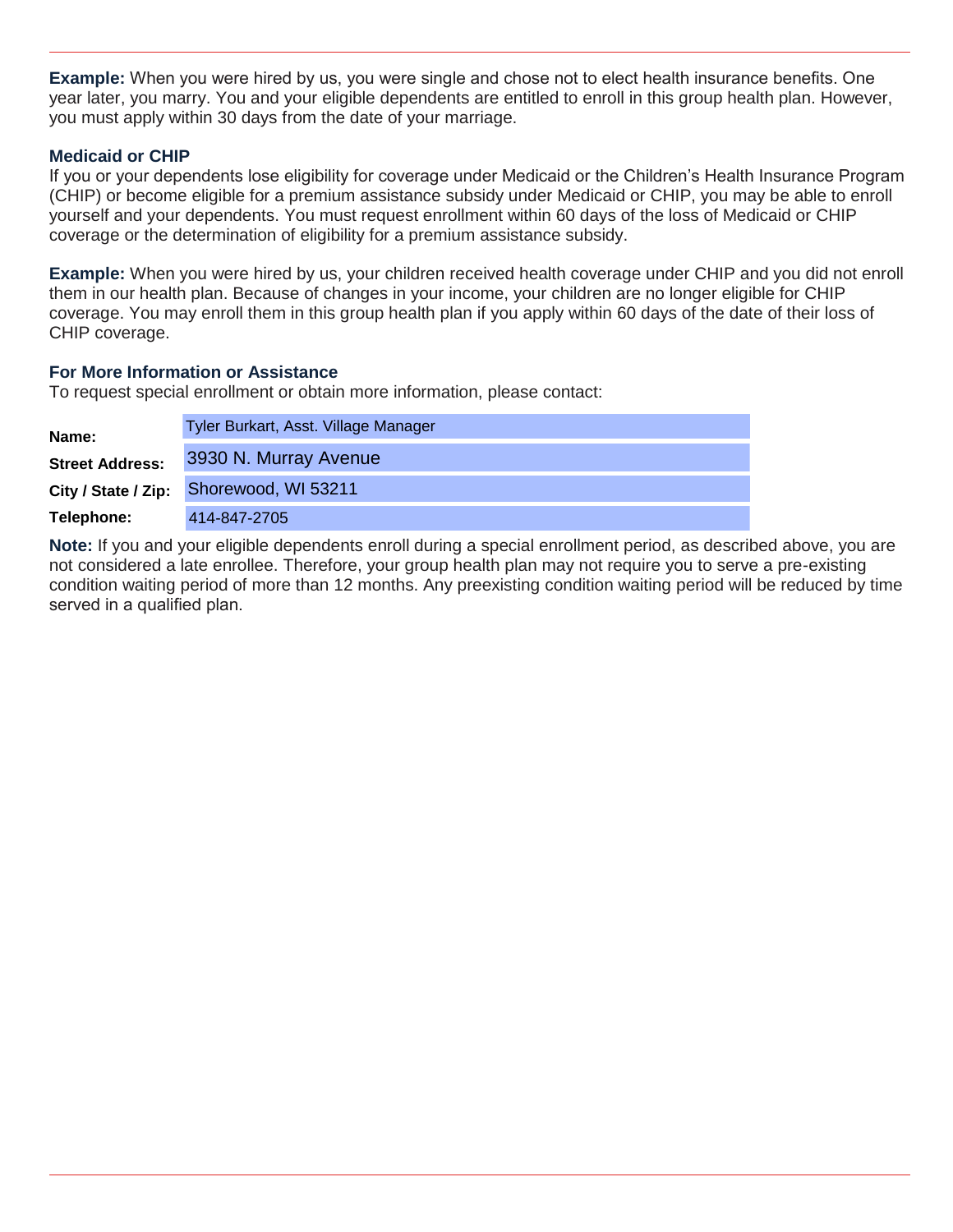## **Medicare Part D – Individual Creditable Coverage Disclosure Notice Language OMB 0938-0990**

#### Important Notice from Village of Shorewood **Concretive about Your Prescription Drug Coverage and Medicare**

Please read this notice carefully and keep it where you can find it. This notice has information about your current prescription drug coverage with Millage of Shorewood **Communisty and about your options under** Medicare's prescription drug coverage. This information can help you decide whether you want to join a Medicare drug plan. If you are considering joining, you should compare your current coverage, including costs of covered drugs, with the coverage and costs of the plans offering Medicare prescription drug coverage in your area. Information about where you can get help to make decisions about your prescription drug coverage is at the end of this notice.

Two important things you need to know about your current coverage and Medicare's prescription drug coverage:

1. Medicare prescription drug coverage became available in 2006 to everyone with Medicare. You can get this coverage if you join a Medicare Prescription Drug Plan or join a Medicare Advantage Plan (like an HMO or PPO) that offers prescription drug coverage. All Medicare drug plans provide at least a standard level of coverage set by Medicare. Some plans may also offer more coverage for a higher monthly premium.

#### Village of Shorewood

2.has determined that the prescription drug coverage offered by the

**\_\_\_\_\_\_\_\_\_\_\_\_\_\_\_\_\_\_\_\_\_\_\_\_**, on average for all plan participants, expects to pay out as much as standard Medicare prescription drug coverage pays and therefore considered Creditable Coverage. Because your existing coverage is Creditable Coverage, you can keep this coverage and not pay a higher premium (a penalty) if you later decide to join a Medicare drug plan. Village of Shorewood Health Plan

#### **When Can You Join A Medicare Drug Plan?**

You can join a Medicare drug plan when you first become eligible for Medicare and each year from October 15<sup>th</sup> through December  $7<sup>th</sup>$ .

However, if you lose your current creditable prescription drug coverage, through no fault of your own, you will also be eligible for a two (2) month Special Enrollment Period (SEP) to join a Medicare drug plan.

#### **What Happens To Your Current Coverage If You Decide to Join a Medicare Drug Plan?**

If you decide to join a Medicare drug plan, your current Village of Shorewood coverage will or will not be affected. See plan administrator for details. See pages 7- 9 of the CMS Disclosure of Creditable Coverage To Medicare Part D Eligible Individuals Guidance (available at [http://www.cms.hhs.gov/CreditableCoverage/\)](http://www.cms.hhs.gov/CreditableCoverage/), which outlines the prescription drug plan provisions/options that Medicare eligible individuals may have available to them when they become eligible for Medicare Part D.

If you do decide to join a Medicare drug plan and drop your current Village of Shorewood coverage, be coverage, be aware that you and your dependents will or will not be able to get this coverage back. See your plan administrator for details.

#### **When Will You Pay A Higher Premium (Penalty) To Join A Medicare Drug Plan?**

You should also know that if you drop or lose your current coverage with Village of Shorewood and do and do not join a Medicare drug plan within 63 continuous days after your current coverage ends, you might pay a higher premium (a penalty) to join a Medicare drug plan later.

If you go 63 continuous days or longer without creditable prescription drug coverage, your monthly premium may go up by at least 1% of the Medicare base beneficiary premium per month for every month that you did not have that coverage. For example, if you go nineteen months without creditable coverage, your premium may consistently be at least 19% higher than the Medicare base beneficiary premium. You may have to pay this higher premium (a penalty) as long as you have Medicare prescription drug coverage. In addition, you may have to wait until the following October to join.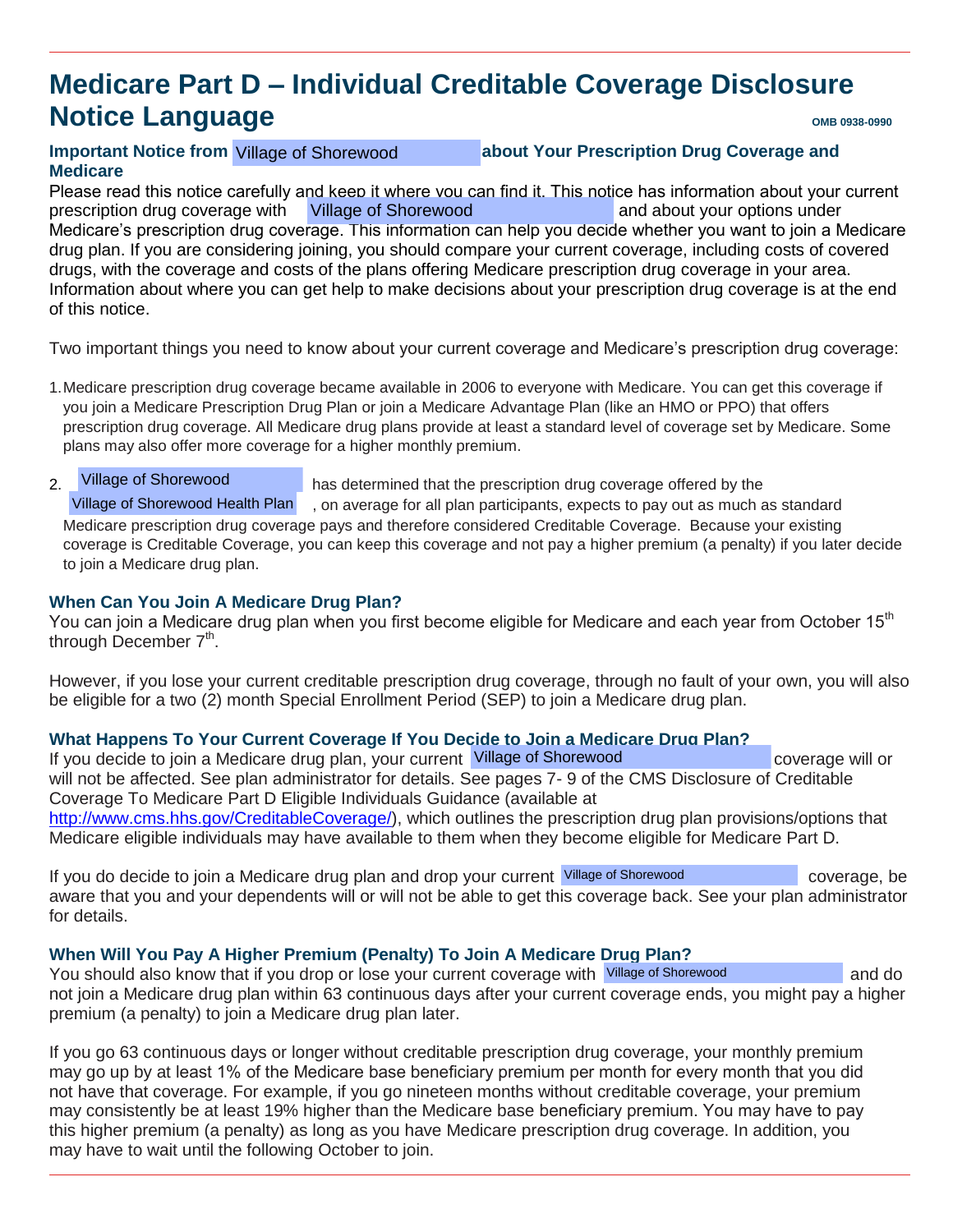#### **OMB 0938-0990**

#### **For More Information about This Notice or Your Current Prescription Drug Coverage**

Contact the person listed below for further information. **NOTE:** You will get this notice each year. You will also get it before the next period you can join a Medicare drug plan, and if this coverage through **\_\_\_\_\_\_\_\_\_\_\_\_\_\_\_\_\_\_\_\_\_\_\_\_\_\_\_\_**changes. You also may request a copy of this notice at any time. Village of Shorewood

#### **For More Information about Your Options under Medicare Prescription Drug Coverage**

Additional detailed information about Medicare plans that offer prescription drug coverage is in the "Medicare & You" handbook. You will receive a copy of the handbook in the mail every year from Medicare. Medicare drug plans may also contact you directly.

For more information about Medicare prescription drug coverage:

- Visit **[www.medicare.gov](http://www.medicare.gov/)**
- Call your State Health Insurance Assistance Program (see the inside back cover of your copy of the "Medicare & You" handbook for their telephone number) for personalized help
- Call **1-800-MEDICARE (1-800-633-4227)**. TTY users should call **1-877-486-2048**

If you have limited income and resources, extra help, paying for Medicare prescription drug coverage is available. For information about this extra help, visit Social Security on the web at **[www.socialsecurity.gov](http://www.socialsecurity.gov/)**, or call them at **1-800-772-1213 (TTY 1-800-325-0778)**.

**Remember: Keep this Creditable Coverage notice. If you decide to join one of the Medicare drug plans, you may be required to provide a copy of this notice when you join to show whether or not you have maintained creditable coverage and, therefore, whether or not you are required to pay a higher premium (a penalty).**

| Date:               | 10/5/2017                            |
|---------------------|--------------------------------------|
| Plan Sponsor Name:  | Village of Shorewood                 |
| Address:            | 3930 N. Murray Avenue                |
| City / State / Zip: | Shorewood, WI 53211                  |
| Contact Name:       | Tyler Burkart, Asst. Village Manager |
| Contact Phone:      | 414-847-2705                         |

#### **CMS Form 10182-CC Updated April 1, 2011**

According to the Paperwork Reduction Act of 1995, no persons are required to respond to a collection of information unless it displays a valid OMB control number. The valid OMB control number for this information collection is 0938-0990. The time required to complete this information collection is estimated to average 8 hours per response initially, including the time to review instructions, search existing data resources, gather the data needed, and complete and review the information collection. If you have comments concerning the accuracy of the time estimate(s) or suggestions for improving this form, please write to: CMS, 7500 Security Boulevard, Attn: PRA Reports Clearance Officer, Mail Stop C4-26-05, Baltimore, Maryland 21244-1850.